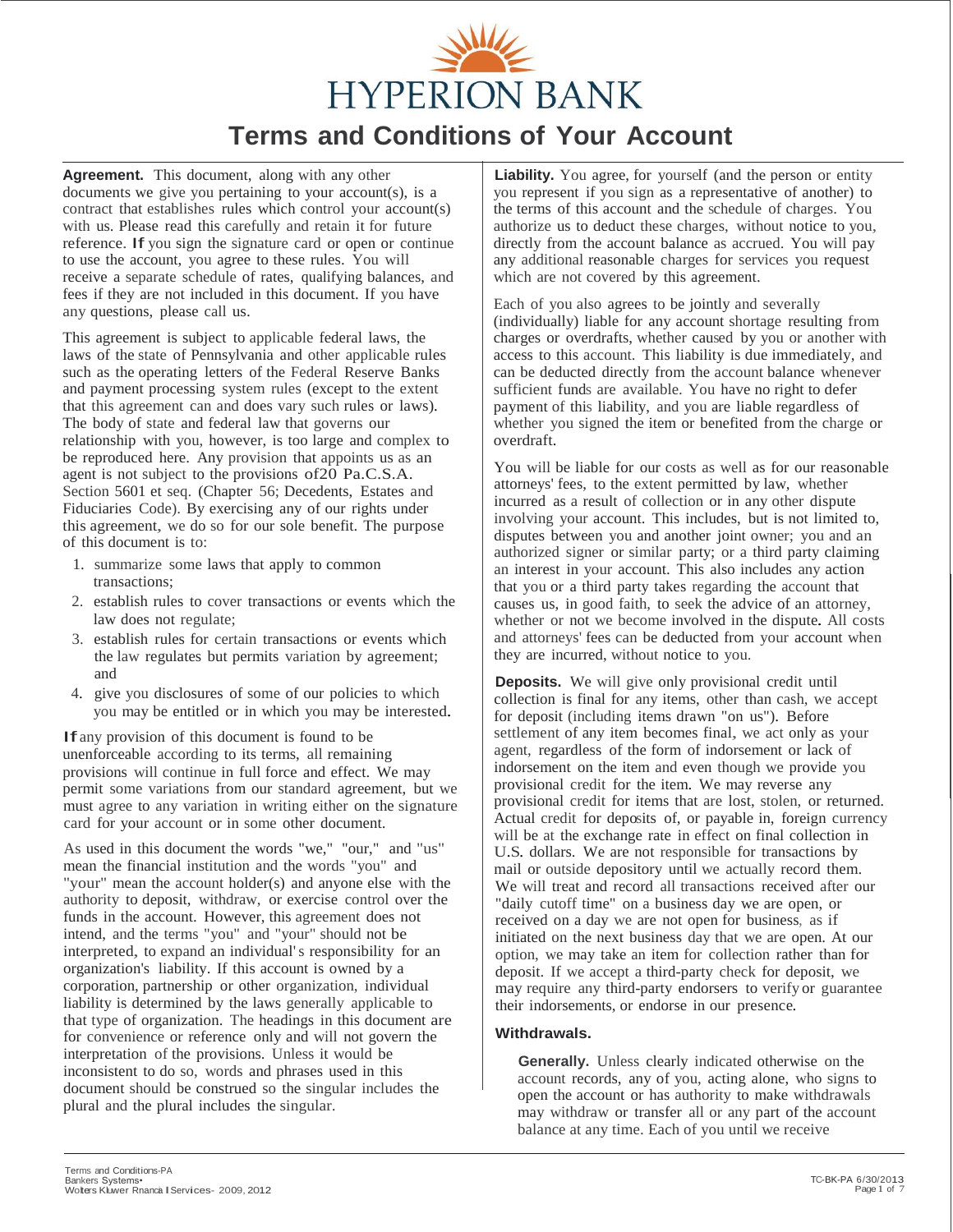written notice to the contrary) authorizes each other person who signs or has authority to make withdrawals to indorse any item payable to you or your order for deposit to this account or any other transaction with us.

**Postdated Checks.** A postdated check is one which bears a date later than the date on which the check is written. We may properly pay and charge your account for a postdated check even though payment was made before the date of the check, unless we have received written notice of the postdating in time to have a reasonable opportunity to act. Because we process checks mechanically, your notice will not be effective and we will not be liable for failing to honor your notice unless it precisely identifies the number, date, amount and payee of the item.

**Checks and Withdrawal Rules.** Ifyou do not purchase your check blanks from us, you must be certain that we approve the check blanks you purchase. We may refuse any withdrawal or transfer request which you attempt on forms not approved by us or by any method we do not specifically permit. We may refuse any withdrawal or transfer request which is greater in number than the frequency permitted, or which is for an amount greater or less than any withdrawal limitations. We will use the date the transaction is completed by us (as opposed to the date you initiate it) to apply the frequency limitations. In·addition, we may place limitations on the account until your identity is verified.

Even if we honor a nonconforming request, we are not required to do so later. If you violate the stated transaction limitations (if any), in our discretion we may close your account or reclassify it as a transaction account. If we reclassify your account, your account will be subject to the fees and earnings rules of the new account classification.

If we are presented with an item drawn against your account that would be a "substitute check," as defined by law, but for an error or defect in the item introduced in the substitute check creation process, you agree that we may pay such item.

See the funds availability policy disclosure for information about when you can withdraw funds·you deposit. For those accounts to which our funds availability policy disclosure does not apply, you can ask us when you make a deposit when those funds will be available for withdrawal. We may determine the amount of available funds in your account for the purpose of deciding whether to return an item for insufficient funds at any time between the time we receive the item and when we return the item or send a notice in lieu of return. We need only make one determination, but if we choose to make <sup>a</sup> subsequent determination, the account balance at the subsequent time will determine whether there are insufficient available funds.

**Overdrafts.** You understand that we may, at our discretion, honor withdrawal requests that overdraw your account. However, the fact that we may honor withdrawal requests that overdraw the account balance does not obligate us to do so later. So you can NOT rely on us to pay overdrafts on your account regardless of how frequently or under what circumstances we have paid overdrafts on your account in the past. We can change our practice of paying overdrafts on your account without notice to you. you can ask us if we have other account services that might be available to you where we commit to paying overdrafts under certain circumstances, such as an overdraft protection line-of-credit or a plan to sweep funds from another account you have with us. You agree that we may charge fees for overdrafts. For consumer accounts, we will not charge fees for overdrafts caused by ATM withdrawals or one-time debit card transactions if you have not opted-in to that service. We may use subsequent deposits, including direct deposits of social security or other government benefits, to cover such overdrafts and overdraft fees.

**Multiple Signatures, Electronic Check Conversion, and Similar Transactions.** An electronic check conversion transaction is a transaction where a check or similar item is converted into an electronic fund transfer as defined in the Electronic Fund Transfers regulation. In these types of transactions the check or similar item is either removed from circulation (truncated) or given back to you. As a result, we have no opportunity to review the check to examine the signatures on the item. You agree that, as to these or any items as to which we have no opportunity to examine the signatures, you waive any requirement of multiple signatures.

**Notice of Withdrawal.** We reserve the right to require not less than 7 days' notice in writing before each withdrawal from an interest-bearing account other than a time deposit, or from any other savings account as defined by Regulation D. (The law requires us to reserve this right, but it is not our general policy to use it.) Withdrawals from a time account prior to maturity or prior to any notice period may be restricted and may be subject to penalty. See your notice of penalty for early withdrawal.

## **Ownership of Account and Beneficiary**

**Designation.** These rules apply to this account depending on the form of ownership and beneficiary designation, if any, specified on the account records. We make no representations as to the appropriateness or effect of the ownership and beneficiary designations, except as they determine to whom we pay the account funds.

**Individual Account.** This is an account in the name of one person.

**Joint Account - With Survivorship** *(And Not As Tenants In Common).* This is an account in the name of two or more persons. Each of you intend that when you die the balance in the account (subject to any previous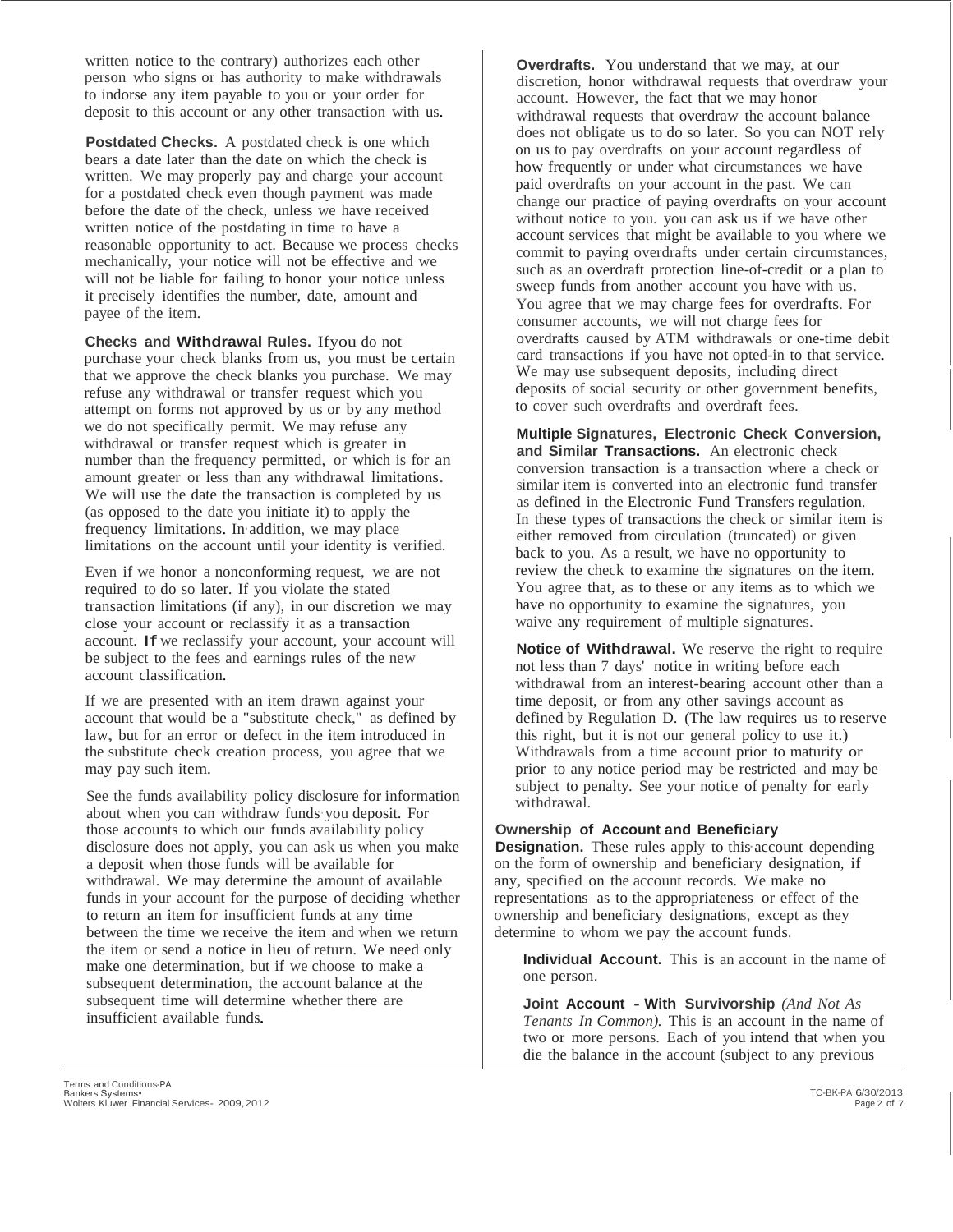pledge to which we have agreed) will belong to the survivor(s). If two or more of you survive, you will own the balance in the account as joint tenants with survivorship and not as tenants in common.

**Joint Account - No Survivorship** *(As Tenants In Common).* This is owned by two or more persons, but none of you intend (merely by opening this account) to create any right of survivorship in any other person. We encourage you to agree and tell us in writing of the percentage of the deposit contributed by each of you. This information will not, however, affect the "number of signatures" necessary for withdrawal.

**Revocable Trust Account.** If two of you create such an account, you own the account jointly with survivorship. Beneficiaries cannot withdraw unless: (1) all persons creating the account die, and (2) the beneficiary is then living. If two beneficiaries are named and survive the death of all persons creating the account, such beneficiaries will own this account in equal shares, without right of survivorship. The person(s) creating this account type reserve the right to: (1) change beneficiaries, (2) change account types, and (3) withdraw all or part of the account fimds at any time.

#### **Business, Organization and Association**

**Accounts.** Earnings in the form of interest, dividends, or credits will be paid only on collected funds, unless otherwise provided by law or our policy. You represent that you have the authority to open and conduct business on this account on behalf of the entity. We may require the governing body of the entity opening the account to give us a separate authorization telling us who is authorized to act on its behalf. We will honor the authorization until we actually receive written notice of a change from the governing body of the entity.

**Stop Payments.** Unless otherwise provided, the rules in this section cover stopping payment of items such as checks and drafts. Rulesfor stopping payment of other types of transfers of funds, such as consumer electronic fund transfers, may be established by law or our policy. If we have not disclosed these rules to you elsewhere, you may ask us about those rules.

We may accept an order to stop payment on any item from any one of you. You must make any stop-payment order in the manner required by law and we must receive it in time to give us a reasonable opportunity to act on it before our stoppayment cutoff time. Because stop-payment orders are handled by computers, to be effective, your stop-payment order must precisely identify the number, date, and amount of the item, and the payee.

You may stop payment on any item drawn on your account whether you sign the item or not. Generally, if your stoppayment order is given to us in writing it is effective for six months. Your order will lapse after that time if you do not renew the order in writing before the end of the six-month period.\_ If the original stop-payment order was verbal your

stop-payment order will lapse after 14 calendar days if you do not confirm your order in writing within that time period. We are not obligated to notify you when a stoppayment order expires. A release of the stop-payment request may be made only by the person who initiated the stop-payment order.

If you stop payment on an item and we incur any damages or expenses because of the stop payment, you agree to indemnify us for those damages or expenses, including attorneys' fees. You assign to us all rights against the payee or any·other holder of the item. You agree to cooperate with us in any legal actions that we may take against such persons. You should be aware that anyone holding the item may be entitled to enforce payment against you despite the stop-payment order.

Our stop-payment cutoff time is one hour after the opening of the next banking day after the banking day on which we receive the item. Additional limitations on our obligation to stop payment are provided by law (e.g., we paid the item in cash or we certified the item).

**Telephone Transfers.** A telephone transfer of funds from this account to another account with us, if otherwise arranged for or permitted, may be made by the same persons and under the same conditions generally applicable to withdrawals made in writing. Unless a different limitation is disclosed in writing, we restrict the number of transfers from a savings account to another account or to third parties, to <sup>a</sup> maximum of six per month (less the number of "preauthorized transfers" during the month). Other account transfer restrictions may be described elsewhere.

**Amendments and Termination.** We may change any term of this agreement. Rules governing changes in interest rates are provided separately in the Truth-in-Savings disclosure or in another document. For other changes, we will give you reasonable notice in writing or by any other method permitted by law. We may also close this account at any time upon reasonable notice to you and tender of the account balance personally or by mail. Items presented for payment after the account is closed may be dishonored. When you close your account, you are responsible for leaving enough money in the account to cover any outstanding items to be paid from the account. Reasonable notice depends on the circumstances, and in some cases such as when we cannot verify your identity or we suspect fraud, it might be reasonable for us to give you notice after the change or account closure becomes effective. For instance, if we suspect fraudulent activity with respect to your account, we might immediately freeze or close your account and then give you notice. You agree to keep us informed of your current address at all times. If we have notified you of a change in any term of your account and you continue to have your account after the effective date of the change, you have agreed to the new term(s).

#### **Statements.**

**Your Duty to Report Unauthorized Signatures, Alterations and Forgeries.** You must examine your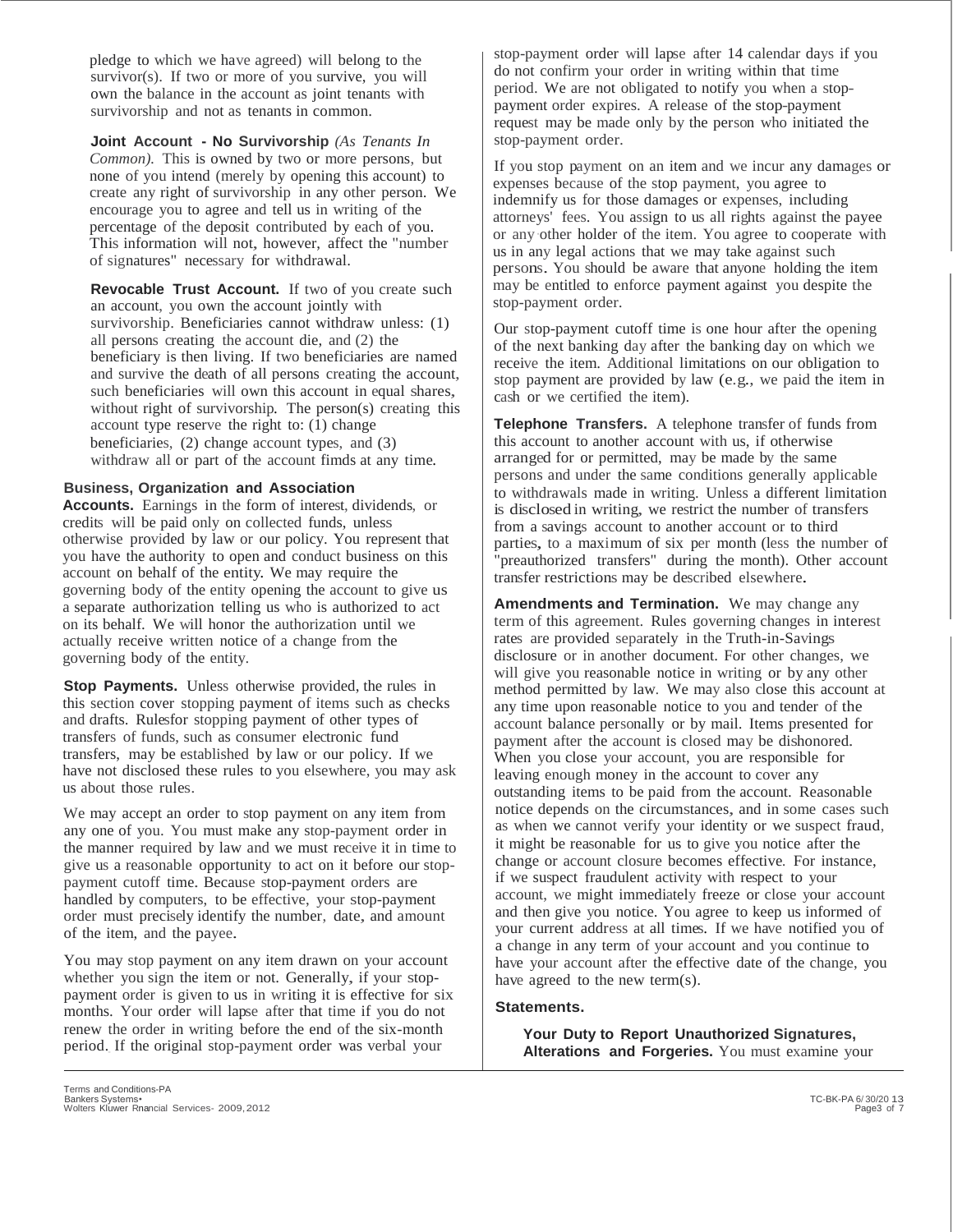statement of account with "reasonable promptness." If you discover (or reasonably should have discovered) any unauthorized signatures or alterations, you must promptly notify us of the relevant facts. As between you and us, if you fail to do either of these duties, you will have to either share the loss with us, or bear the loss entirely yourself (depending on whether we used ordinary care and, if not, whether we substantially contributed to the loss). The loss could be not only with respect to items on the statement but other items with unauthorized signatures or alterations by the same wrongdoer.

You agree that the time you have to examine your statement and report to us will depend on the circumstances, but will not, in any circumstance, exceed a total of 30 days from when the statement is first sent or made available to you.

You further agree that if you fail to report any unauthorized signatures, alterations or forgeries in your account within 60 days of when we first send or make the statement available, you cannot assert a claim against us on any items in that statement, and as between you and us the loss will be entirely yours. This 60-day limitation is without regard to whether we used ordinary care. The limitation in this paragraph is in addition to that contained in the first paragraph of this section.

**Your Duty to Report Other Errors.** In addition to your duty to review your statements for unauthorized signatures, alterations and forgeries, you agree to examine your statement with reasonable promptness for any other error - such as an encoding error. You agree that the time you have to examine your statement and report to us will depend on the circumstances. However, such time period shall not exceed 60 days. Failure to examine your statement and report any such errors to us within 60 days of when we first send or make the statement available precludes you from asserting a claim against us for any such errors on items identified in that statement and as between you and us the loss will be entirely yours.

**Errors Relating to Electronic Fund Transfers or Substitute Checks** *(For consumer accounts only).* For information on errors relating to electronic fund transfers (e.g., computer, debit card or ATM transactions) refer to your Electronic Fund Transfers disclosure and the sections on consumer liability and error resolution. For information on errors relating to a substitute check you received, refer to your disclosure entitled Substitute Checks and Your Rights.

**Direct Deposits.** If we are required for any reason to reimburse the federal government for all or any portion of a benefit payment that was directly deposited into your account, you authorize us to deduct the amount of our liability to the U.S. Government from the account or from any other account you have with us, without prior notice and at any time, except as prohibited by law. We may also

use any other legal remedy to recover the amount of our liability.

**Temporary Account Agreement.** If this option is selected, this is a temporary account agreement. Each person who signs to open the account or has authority to make withdrawals (except as indicated to the contrary) may transact business on this account. However, we may at some time in the future restrict or prohibit further use of this account if you fail to comply with the requirements we have imposed within a reasonable time.

**Set-Off.** We may (without prior notice and when permitted by law) set off the funds in this account against any due and payable debt you owe us now or in the future, by any of you having the right of withdrawal, to the extent of such persons' or legal entity's right to withdraw. If the debt arises from a note, "any due and payable debt" includes the total amount of which we are entitled to demand payment under the terms of the note at the time we set off, including any balance the due date for which we properly accelerate under the note.

This right of set-off does not apply to this account if prohibited by law. For example, the right of set-off does not apply to this account if: (a) it is an Individual Retirement Account or similar tax-deferred account, or (b) the debt is created by a consumer credit transaction under a credit card plan (but this does not affect our rights under any consensual security interest), or (c) the debtor's right of withdrawal only arises in a representative capacity. We will not be liable for the dishonor of any check when the dishonor occurs because we set off a debt against this account. You agree to hold us harmless from any claim arising as a result of our exercise of our right of set-off.

**Check Processing.** We process items mechanically by relying solely on the information encoded in magnetic ink along the bottom of the items. This means that we do not individually examine all of your items to determine if the item is properly completed, signed and indorsed or to determine if it contains any information other than what is encoded in magnetic ink. You agree that we have not failed to exercise ordinary care solely because we use our automated system to process items and do not inspect all items processed in such a manner. Using an automated process helps us keep costs down for you and all account holders.

**Check Cashing.** We may charge a fee for anyone that does not have an account with us who is cashing a check, draft or other instrument written on your account. We may also require reasonable identification to cash such a check, draft or other instrument. We'can decide what identification is reasonable under the circumstances and such identification may be documentary or physical and may include collecting a thumbprint or fingerprint.

**Truncation, Substitute Checks, and Other Check Images.** If you truncate an original check and create a substitute check, or other paper or electronic image of the original check, you warrant that no one will be asked to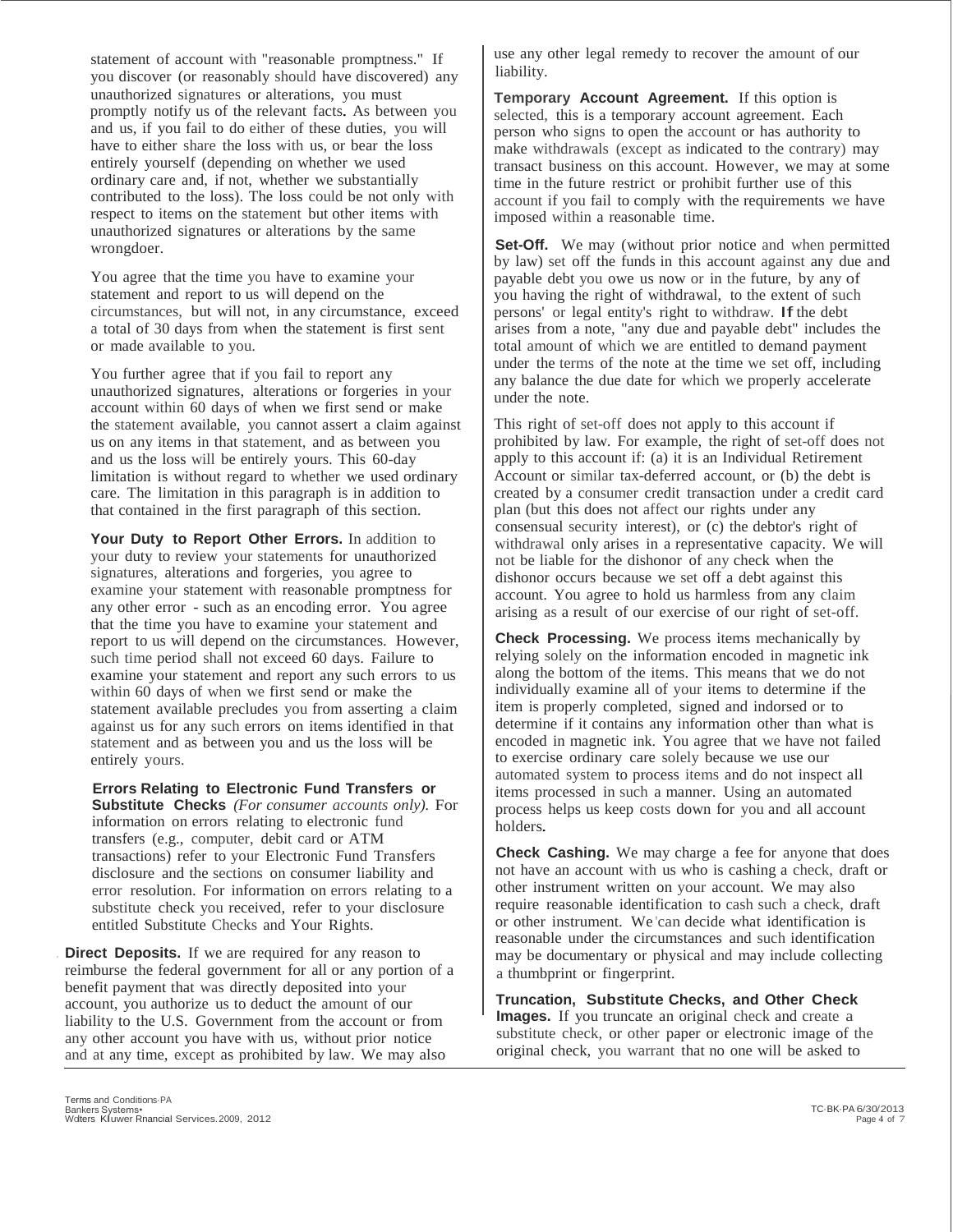make payment on the original check, a substitute check or any other electronic or paper image, if the payment obligation relating to the original check has already been paid. You also warrant that any substitute check you create conforms to the legal requirements and generally accepted specifications for substitute checks. You agree to retain the original check in conformance with our internal policy for retaining original checks. You agree to indemnify us for any loss we may incur as a result of any truncated check transaction you initiate. We can refuse to accept substitute checks that have not previously been warranted by a bank or other financial institution in conformance with the Check 21 Act. Unless specifically stated in a separate agreement between you and us, we do not have to accept any other electronic or paper image of an original check.

**Remotely Created Checks.** Like any standard check or draft, a remotely created check (sometimes called a telecheck, preauthorized draft or demand draft) is a check or draft that can be used to withdraw money from an account. Unlike a typical check or draft, however, a remotely created check is not issued by the paying bank and does not contain the signature of the account owner (or a signature purported to be the signature of the account owner). In place of a signature, the check usually has a statement that the owner authorized the check or has the owner' s name typed or printed on the signature line. For example, if a person provides an account number in response to a telephone solicitation, the telephone solicitor can use the account number to issue a remotely created check to withdraw money from that account.

You warrant and agree to the following for very remotely created check we receive from you for deposit or collection: (1) you have received express and verifiable authorization to create the check in the amount and to the payee that appears on the check; (2) you will maintain proof of the authorization for at least 2 years from the date of the authorization, and supply us the proof if we ask; and (3) if a check is returned you owe us the amount of the check, regardless of when the check is returned. We may take funds from your account to pay the amount you owe us, and if there are insufficient funds in your account, you still owe us the remaining balance.

**Unlawful Internet Gambling Notice.** Restricted transactions as defined in Federal Reserve Regulation GG are prohibited from being processed through this account or relationship. Restricted transactions generally include, but are not limited to, those in which credit, electronic fund transfers, checks, or drafts are knowingly accepted by gambling businesses in connection with the participation by others in unlawful Internet gambling.

**ACH and Wire Transfers.** This agreement is subject to Article 4A of the Uniform Commercial Code - Fund Transfers as adopted in the state in which you have your account with us. If you originate a fund transfer and you identify by name and number a beneficiary financial institution, an intermediary financial institution or a beneficiary, we and every receiving or beneficiary fmancial

institution may rely on the identifying number to make payment. We may rely on the number even if it identifies a financial institution, person or account other than the one named. You agree to be bound by automated clearing house association rules. These rules provide, among other things, that payments made to you, or originated by you, are provisional until final settlement is made through a Federal Reserve Bank or payment is otherwise made as provided in Article 4A-403(a) of the Uniform Commercial Code. If we do not receive such payment, we are entitled to a refund from you in the amount credited to yom account and the party originating such payment will not be considered to have paid the amount so credited. If we receive a payment order to credit an account you have with us by wire or ACH, we are not required to give you any notice of the payment order or credit.

**Facsimile Signatures.** Unless you make advance arrangements with us, we have no obligation to honor facsimile signatures on your checks or other orders. If we do agree to honor items containing facsimile signatures, you authorize us, at any time, to charge you for all checks, drafts, or other orders, for the payment of money, that are drawn on us. You give us this authority regardless of by whom or by what means the facsimile signature(s) may have been affixed so long as they resemble the facsimile signature specimen filed with us, and contain the required number of signatures for this purpose. You must notify us at once if you suspect that your facsimile signature is being or has been misused.

**Authorized Signer.** *(Individual Accounts only).* A single individual is the owner. The authorized signer is merely designated to conduct transactions on the owner's behalf. The owner does not give up any rights to act on the account, and the authorized signer may not in any manner affect the rights of the owner or beneficiaries, if any, other than by withdrawing funds from the account. The owner is responsible for any transactions of the authorized signer. We undertake no obligation to monitor transactions to determine that they are on the owner's behalf. The designation of an authorized signer does not create a power of attorney; therefore, the authorized signer is not subject to the provisions of 20 Pa.C.S. A. Section 5601 et seq. (Chapter 56; Decedents, Estates and Fiduciaries Code). The owner may terminate the authorization at any time, and the authorization is automatically terminated by the death of the owner. However, we may continue to honor the transactions of the authorized signer until: (a) we have received written notice or have actual knowledge of the termination of authority, and (b) we have a reasonable opportunity to act on that notice or knowledge. We may refuse to accept an authorized signer.

**Restrictive Legends.** The automated processing of the large volume of checks we receive prevents us from inspecting or looking for special instructions or "restrictive legends" on every check. Examples of restrictive legends placed on checks are "must be presented within 90 days" or "not valid for more than \$1,000.00." For this reason, we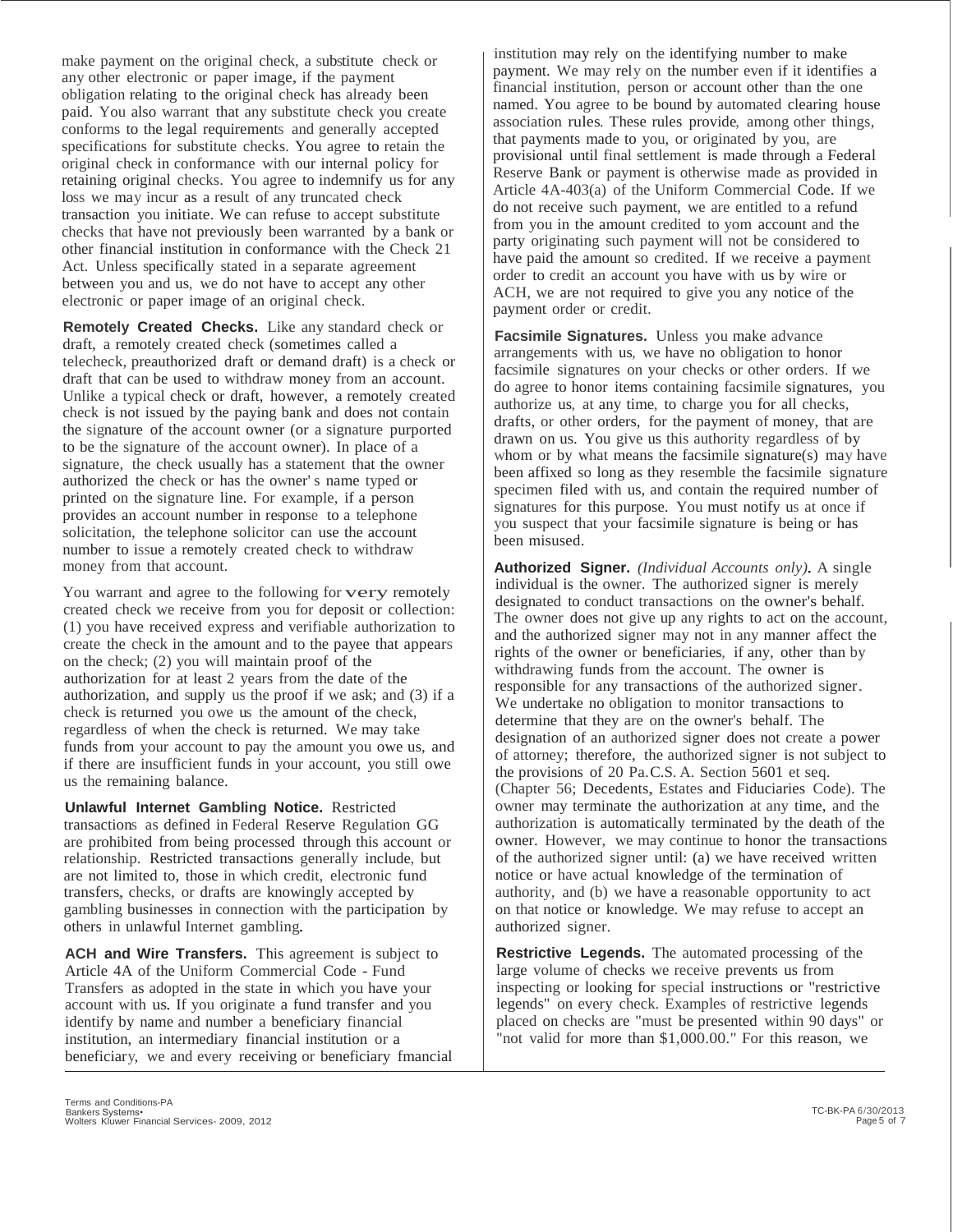are not required to honor any restrictive legend placed on checks you write unless we have agreed in writing to the restriction. We are not responsible for any losses, claims, damages, or expenses that result from your placement of these or other special instructions on your checks.

**Account Transfer.** This account may not be transferred or assigned without our prior written consent.

**Endorsements.** We may accept for deposit any item payable to you or your order, even if they are not indorsed by you. We may give cash back to any one of you. We may supply any missing indorsement(s) for any item we accept for deposit or collection, and you warrant that all indorsements are genuine.

To ensure that your check or share draft is processed without delay, you must indorse it (sign it on the back) in a specific area. Your entire indorsement (whether a signature or a stamp) along with any other indorsement information (e.g., additional endorsements, ID information, driver's license number, etc.) must fall within 1 1/2" of the "trailing edge" of a check. Indorsements must be made in blue or black ink, so that they are readable by automated check processing equipment.

As you look at the front of a check, the " trailing edge" is the left edge. When you flip the check over, be sure to keep all indorsement information within 1 1/2" f that edge.



FRONT OF CHECK

TRAILING EDGE





BACK OF CHECK

It is important that you confine the indorsement information to this area since the remaining blank space will be used by others in the processing of the check to place additional needed indorsements and information. You agree that you will indemnify, defend, and hold us harmless for any loss, liability, damage or expense that occurs because your

indorsement, another indorsement, or information you have printed on the back of the check obscures our indorsement.

These indorsement guidelines apply to both personal and business checks.

**Death or Incompetence.** You agree to notify us promptly if any person with a right to withdraw funds from your account(s) dies or becomes legally incompetent. We may continue to honor your checks, items, and instructions until: (a) we know of your death or incompetence, and (b) we have had a reasonable opportunity to act on that knowledge. You agree that we may pay or certify checks drawn on or before the date of death or legal incompetence for up to ten (10) days after your death or legal incompetence unless ordered to stop payment by someone claiming an interest in the account.

**Fiduciary Accounts.** Accounts may be opened by a person acting in a fiduciary capacity. A fiduciary is someone who is appointed to act on behalf of and for the benefit of another. This account may be opened and maintained by a person or persons named as a trustee under a written trust agreement, or as executors, administrators, or conservators under court orders. You understand that by merely·opening such an account, we are not acting in the capacity of a trustee in connection with the trust nor do we undertake any obligation to monitor or enforce the terms of the trust or letters.

**Credit Verification.** You agree that we may verify credit and employment history by any necessary means, including preparation of a credit report by a credit reporting agency.

<sup>20</sup> **Legal Actions Affecting Your Account.** If we are served with a subpoena, restraining order, writ of attachment or

> execution, levy, garnishment, search warrant, or similar order relating to your account (termed "legal action" in this section), we will comply with that legal action. Or, in our discretion, we may freeze the assets in the account and not allow any payments out of the account until a final court determination regarding the legal action. We may do these things even if the legal action involves less than all of you. In these cases, we will not have any liability to you if there are insufficient funds to pay your items because we have

> withdrawn funds from your account or in any way restricted access to your funds in accordance with the legal action. Any fees or expenses we incur in responding to any legal action (including, without limitation, attorneys' fees and our internal expenses) may be charged against your account.

The list offees applicable to your account(s) provided elsewhere may specify additional fees that we may charge for certain legal actions.

**Security.** It is your responsibility to protect the account numbers and electronic access devices (e.g., an ATM card)

we provide you for your account(s). Do not discuss, compare, or share information about your account number(s) with anyone unless you are willing to give them full use of your money. An account number can be used by thieves to encode your number on a false demand draft which looks like and functions like an authorized check. If you furnish your access device and grant actual authority to

make transfers to another person (a family member or coworker, for example) who then exceeds that authority,

<sup>;</sup> funancial Services.2009,2012